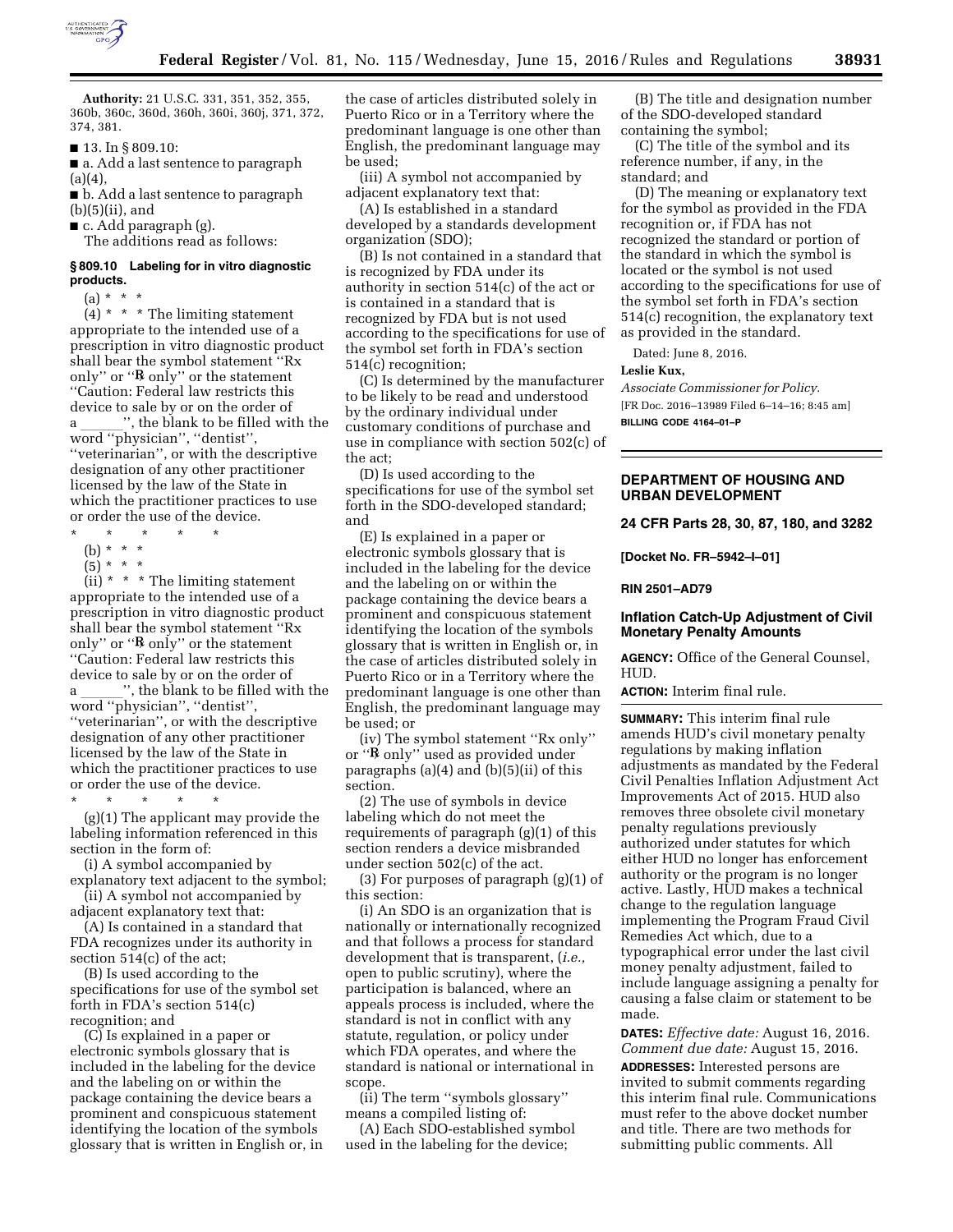submissions must refer to the above docket number and title.

1. *Submission of Comments by Mail.*  Comments may be submitted by mail to the Regulations Division, Office of General Counsel, Department of Housing and Urban Development, 451 7th Street SW., Room 10276, Washington, DC 20410–0500.

2. *Electronic Submission of Comments.* Interested persons may submit comments electronically through the Federal eRulemaking Portal at *[www.regulations.gov.](http://www.regulations.gov)* HUD strongly encourages commenters to submit comments electronically. Electronic submission of comments allows the commenter maximum time to prepare and submit a comment, ensures timely receipt by HUD, and enables HUD to make them immediately available to the public. Comments submitted electronically through the *[www.regulations.gov](http://www.regulations.gov)* Web site can be viewed by other commenters and interested members of the public. Commenters should follow the instructions provided on that site to submit comments electronically.

**Note:** To receive consideration as public comments, comments must be submitted through one of the two methods specified above. Again, all submissions must refer to the docket number and title of the rule.

*No Facsimile Comments.* Facsimile (fax) comments are not acceptable.

*Public Inspection of Public Comments.* All properly submitted comments and communications submitted to HUD will be available for public inspection and copying between 8 a.m. and 5 p.m., weekdays, at the above address. Due to security measures at the HUD Headquarters building, an advance appointment to review the public comments must be scheduled by calling the Regulations Division at 202– 402–3055 (this is not a toll-free number). Individuals with speech or hearing impairments may access this number via TTY by calling the Federal Relay Service, toll-free, at 800–877– 8339. Copies of all comments submitted are available for inspection and downloading at *[www.regulations.gov.](http://www.regulations.gov)* 

**FOR FURTHER INFORMATION CONTACT:**  Dane Narode, Associate General Counsel, Office of Program Enforcement, Department of Housing and Urban Development, 1250 Maryland Avenue SW., Suite 200, Washington, DC 20024; telephone

number 202–245–4141 (this is not a tollfree number). Hearing- or speechimpaired individuals may access this number via TTY by calling the toll-free Federal Information Relay Service at 800–877–8339.

#### **SUPPLEMENTARY INFORMATION:**

# **I. Background**

On November 2, 2015, the President signed into law the Federal Civil Penalties Inflation Adjustment Act Improvements Act of 2015 (the 2015 Act), which further amended the Federal Civil Penalties Inflation Adjustment Act of 1990 (the Inflation Adjustment Act), to improve the effectiveness of civil monetary penalties and to maintain their deterrent effect. The 2015 Act requires agencies to: (1) Adjust the level of civil monetary penalties with an initial ''catch-up'' adjustment through an interim final rulemaking (IFR); and (2) make subsequent annual adjustments for inflation.

Previously, the Inflation Adjustment Act required agencies to adjust CMP levels every four years based on the percentage by which the Consumer Price Index (CPI) for the month of June of the prior calendar year exceeded the CPI for the month of June of the calendar year during which the last adjustment was made. The Inflation Adjustment Act also capped the increase for each adjustment at 10 percent and rounded the adjustment based on the size of the penalty (*e.g.,*  multiple of \$10 in the case of penalties less than or equal to \$100). The rounding process meant that penalties would often not be increased at all if the inflation factor was not large enough. Furthermore, the cap on increases of 10 percent in tandem with the rounding meant that the formula over time caused penalties to lose value relative to total inflation. The 2015 Act updates these requirements by prescribing that agencies make annual adjustments for inflation based on the CPI for the month of October and round to the nearest dollar after an initial adjustment.

In order to eliminate the inconsistent changes caused by the prior method, the 2015 Act resets the inflation adjustment by excluding prior inflationary adjustments under the Inflation Adjustment Act, which contributed to a decline in the real value of penalty levels. To do this, the 2015 Act provides

that the initial adjustment shall be the percentage by which the CPI for the month of October, 2015 exceeds that of the month of October of the calendar year during which the amount of the CMP was originally established or otherwise adjusted under a provision of law other than the Inflation Adjustment Act. While the 2015 Act does not provide a cap on adjustments going forward, the initial adjustment under the 2015 Act does limit large CMP increases by providing that no initial adjustments may exceed 150 percent of the amount of the CMP as of the date the 2015 Act was enacted, November 2, 2015. Lastly, the 2015 Act requires that agencies publish an interim final rule with the initial adjustment by July 1, 2016, and have the adjustments take effect no later than August 1, 2016. The initial adjustment under the 2015 Act also provides that, following public comment, the head of an agency may reduce the required increase if the agency head determines that the increase will have a negative economic impact or the social costs of the increase outweigh the benefits; and the Director of the Office of Management and Budget concurs.

#### **II. This Interim Final Rule**

# *A. Inflation Adjustment of Civil Monetary Penalty Amounts*

For each component, HUD provides a table showing how the penalties are being increased pursuant to the 2015 Act. In the first column, HUD provides a description of the penalty. In the second column ("Citation,") HUD provides the United States Code (U.S.C.) statutory citation providing for the penalty. In the third column (''Original Amount''), HUD provides the amount of the penalty as originally enacted by Congress or changed through a mechanism other than pursuant to the Inflation Adjustment Act. In the fourth column (''Regulatory Citation''), HUD lists the regulatory citation in the current Code of Federal Regulations (CFR) where the most recently amended penalty is codified. In the fifth column (''Current Amount''), HUD lists the existing penalty in the CFR. In the sixth column, (''New Amount'') HUD lists the penalty after disregarding adjustments under the Inflation Adjustment Act and applying the 2015 Act formula and cap for the first adjustment.

| Description                   | Citation                     | Original amount | Regulatory<br>citation | Current amount | New amount |
|-------------------------------|------------------------------|-----------------|------------------------|----------------|------------|
| False Claims &<br>Statements. | 1986 (31 U.S.C. 3802(a)(1)). |                 |                        |                | \$10.781.  |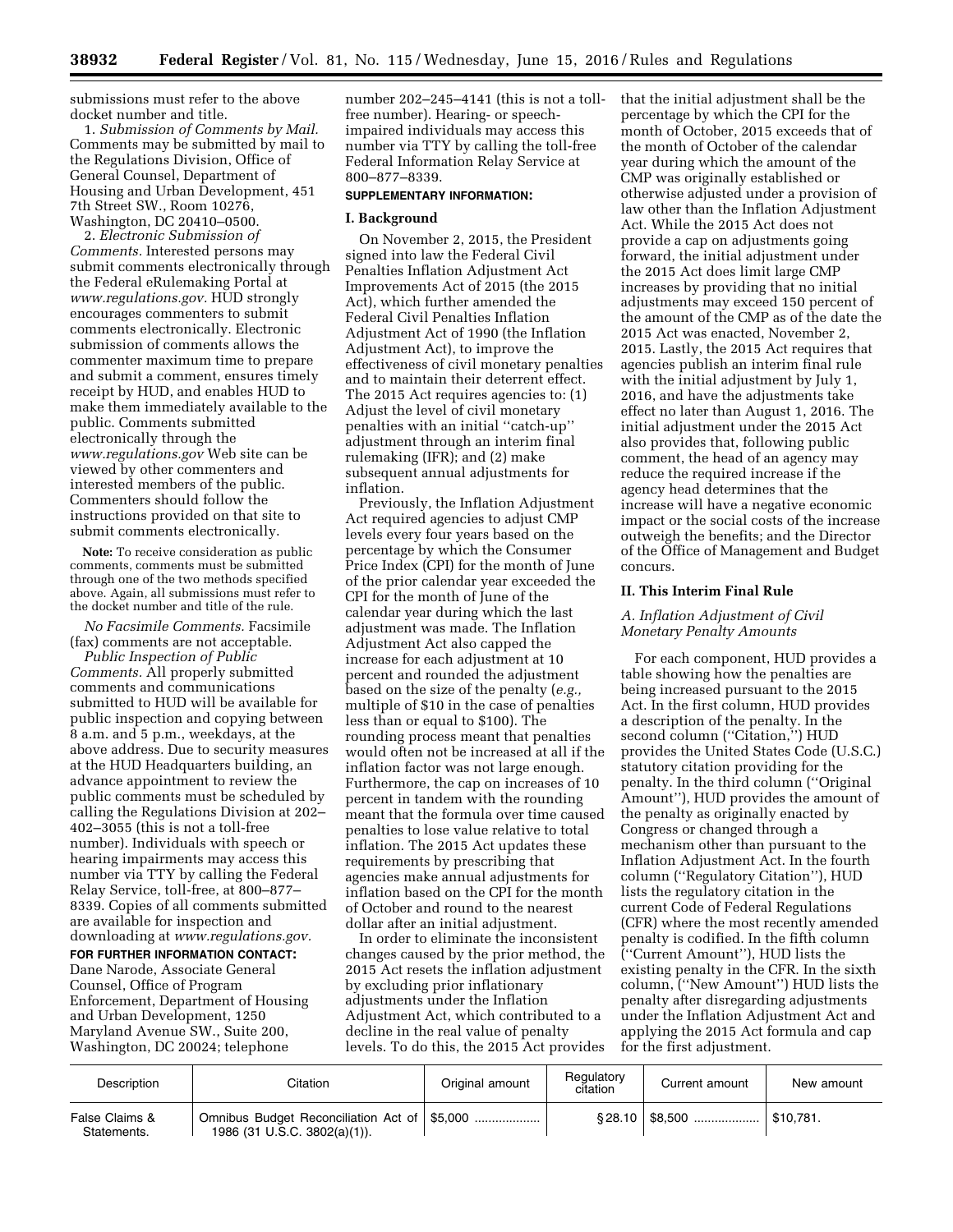| Description                                                        | Citation                                                                                              | Original amount                                                                   | Regulatory<br>citation | Current amount                                                                    | New amount                                                                        |
|--------------------------------------------------------------------|-------------------------------------------------------------------------------------------------------|-----------------------------------------------------------------------------------|------------------------|-----------------------------------------------------------------------------------|-----------------------------------------------------------------------------------|
| <b>Advance Disclosure</b><br>of Funding.                           | Department of Housing and Urban De-<br>velopment Act (42 U.S.C. 3537a(c)).                            | $$10.000$                                                                         | §30.20                 | $$16,000$                                                                         | \$18,936.                                                                         |
| Disclosure of Sub-<br>sidy Layering.                               | Department of Housing and Urban De-<br>velopment Act (42 U.S.C. 3545(f)).                             | $$10.000$                                                                         | §30.25                 | $$16,000$                                                                         | \$18,936.                                                                         |
| <b>FHA Mortgagees</b><br>and Lenders Vio-<br>lations.              | HUD Reform Act of 1989 (12 U.S.C.<br>$1735f - 14(a)(2)$ ).                                            | Per Violation:<br>\$5,000 Per Year:<br>\$1.000.000.                               | §30.35                 | Per Violation:<br>\$8,500 Per Year:<br>\$1.525.000.                               | Per Violation:<br>\$9,468 Per Year:<br>\$1.893.610.                               |
| Other FHA Partici-<br>pants Violations.                            | HUD Reform Act of 1989 (12 U.S.C.<br>$1735f - 14(a)(2)$ ).                                            | Per Violation:<br>\$5,000 Per Year:<br>\$1,000,000.                               | \$30.36                | Per Violation:<br>\$7,050 Per Year:<br>\$1,335,000.                               | Per Violation:<br>\$9.468 Per Year:<br>\$1,893,610.                               |
| Indian Loan Mortga-<br>gees Violations.                            | Housing Community Development Act<br>of 1992 <sup>1</sup> (12 U.S.C. 1715z-<br>$13a(g)(2)$ ).         | Per Violation:<br>\$5,000 Per Year:<br>\$1,000,000.                               | §30.40                 | Per Violation:<br>\$8,000 Per Year:<br>\$1,525,000.                               | Per Violation:<br>\$9,468 Per Year:<br>\$1,893,610.                               |
| Multifamily & Sec-<br>tion 202 or 811<br><b>Owners Violations.</b> | HUD Reform Act of 1989 (12 U.S.C.<br>$1735f-15(c)(2)$ ).                                              | $$25.000$                                                                         | § 30.45                | $$42,500$                                                                         | \$47,340.                                                                         |
| Ginnie Mae Issuers<br>& Custodians Vio-<br>lations.                | HUD Reform Act of 1989 (12 U.S.C.<br>1723i(b)).                                                       | Per Violation:<br>\$5,000 Per Year:<br>\$1,000,000.                               | \$30.50                | Per Violation:<br>\$8,500 Per Year:<br>\$1,525,000.                               | Per Violation:<br>\$9,468 Per Year:<br>\$1,893,610.                               |
| Title I Broker &<br>Dealers Violations.                            | HUD Reform Act of 1989 (12 U.S.C.<br>1703).                                                           | Per Violation:<br>\$5,000 Per Year:<br>\$1,000,000.                               | §30.60                 | Per Violation:<br>\$8,500 Per Year:<br>\$1,525,000.                               | Per Violation:<br>\$9.468 Per Year:<br>\$1,893,610.                               |
| <b>Lead Disclosure</b><br>Violation.                               | Title X-Residential Lead-Based Paint<br>Hazard Reduction Act of 1992 (42)<br>U.S.C. 4852d(b)(1)).     | $$10.000$                                                                         | \$30.65                | $$16,000$                                                                         | \$16,773.                                                                         |
| Section 8 Owners<br>Violations.                                    | Multifamily Assisted Housing Reform<br>and Affordability Act of 1997 (42<br>$U.S.C. 1437z-1(b)(2)$ ). | $$25,000$                                                                         | § 30.68                |                                                                                   | \$36,794.                                                                         |
| Lobbying Violation                                                 | The Lobbying Disclosure Act of 1995<br>(31 U.S.C. 1352).                                              | Min: \$10,000 Max:<br>\$100,000.                                                  | §87.400                | Min: \$10,000 Max:<br>\$100,000.                                                  | Min: \$18,936 Max:<br>\$189,361.                                                  |
| Fair Housing Act<br>Civil Penalties.                               | Fair Housing Amendments Act of 1988<br>$(42 \text{ U.S.C. } 3612(g)(3))$ .                            | No Priors: \$10,000<br>One Prior:<br>\$25,000 Two or<br>More Priors:<br>\$50,000. | \$180.671(a)           | No Priors: \$16,000<br>One Prior:<br>\$42,500 Two or<br>More Priors:<br>\$70,000. | No Priors: \$19,787<br>One Prior:<br>\$49,467 Two or<br>More Priors:<br>\$98,935. |
| <b>Manufactured Hous-</b><br>ing Regulations<br>Violation.         | Housing Community Development Act<br>of 1974 (42 U.S.C. 5410).                                        | Per Violation:<br>\$1,000 Per Year:<br>\$1,000,000.                               | §3282.10               | Per Violation:<br>\$1,100 Per Year:<br>\$1,375,000.                               | Per Violation:<br>\$2,750 Per Year:<br>\$3,437,500.                               |

## *B. Correction to 24 CFR 28.10*

In addition to applying the catch-up adjustment as required by the 2015 Act, HUD takes the opportunity to issue a technical correction to § 28.10. On January 18, 2013, HUD published a final rule (78 FR 4059) to apply a routine inflationary adjustment to CMPs under § 28.10, the regulation implementing the Program Fraud Civil Remedies Act, 31 U.S.C. 3802. Due to a typographical error, the final rule assigned a penalty for making a false claim or statement, but not for causing such claim or statement to be made. Liability is provided for both bases under 31 U.S.C. 3802, as well as under the version of § 28.10 that predated the 2013 rulemaking (*See* 73 FR 76831, Dec. 17, 2008), and the 2013 final rule was intended only to adjust the penalty amount, not to remove a basis for liability. As such, the bases for liability

enumerated in § 28.10 are incomplete. Through this technical correction, HUD can ensure § 28.10 fully implements the statutory requirements of 31 U.S.C. 3802. Accordingly, HUD amends §§ 28.10(a), (b), and (c) to reflect statutory liability for causing a false claim or statement to be made, as originally intended.

# *C. Removal of 24 CFR 30.30, 30.55, and 30.69*

HUD also takes the opportunity to remove from title 24 of the CFR two outdated regulations for which HUD no longer has statutory enforcement authority, and one regulation for which the HUD program was repealed.

Section 30.30 implements CMPs for violations under the Urban Homesteading Program, which was administered by HUD's Office of Community Planning and Development and ceased operation due to repeal of 12 U.S.C. 1706e on October 1, 1991. Subsequently, HUD removed its Urban Homesteading regulation at 24 CFR part 590 (79 FR 51894, Sept. 2, 2014) but

inadvertently retained § 30.30, which is now obsolete.

Sections 30.55 and 30.69 implement CMPs for violations under the Secure and Fair Enforcement for Mortgage Licensing Act of 2008 (SAFE Act) (12 U.S.C. 5101 *et seq.*) and the Interstate Land Sales Full Disclosure Act (ILSFDA) (15 U.S.C. 1701 *et seq.*), respectively. In 2011, the Dodd-Frank Act 2 transferred from HUD to the Consumer Financial Protection Bureau (CFPB) all of its prior authority to administer, enforce, and otherwise implement the SAFE Act and ILSFDA. Accordingly, HUD issued regulations removing 24 CFR part 3400, its SAFE Act regulation (79 FR 34225, June 16, 2014), and removed 24 CFR parts 1710, 1715, and 1720, its ILSFDA regulations (79 FR 34225, June 16, 2014). Subsequently, CFPB issued its own regulations for these statutes.3 In the process of updating its regulations, HUD

<sup>1</sup>The Housing Community Development Act of 1992 (12 U.S.C. 1715z–13a(g)(2) incorporated the civil money penalties from section 536 of the HUD Reform Act of 1989 (12 U.S.C. 1715f–14), and thus the year applied for purposes of the 2015 Act adjustment is 1989.

<sup>2</sup>Public Law 111–203, 124 Stat. 1376, approved July 21, 2010.

<sup>3</sup>*See* 12 CFR parts 1007 and 1008 for the SAFE Act, and 12 CFR part 1024 for ILSFDA.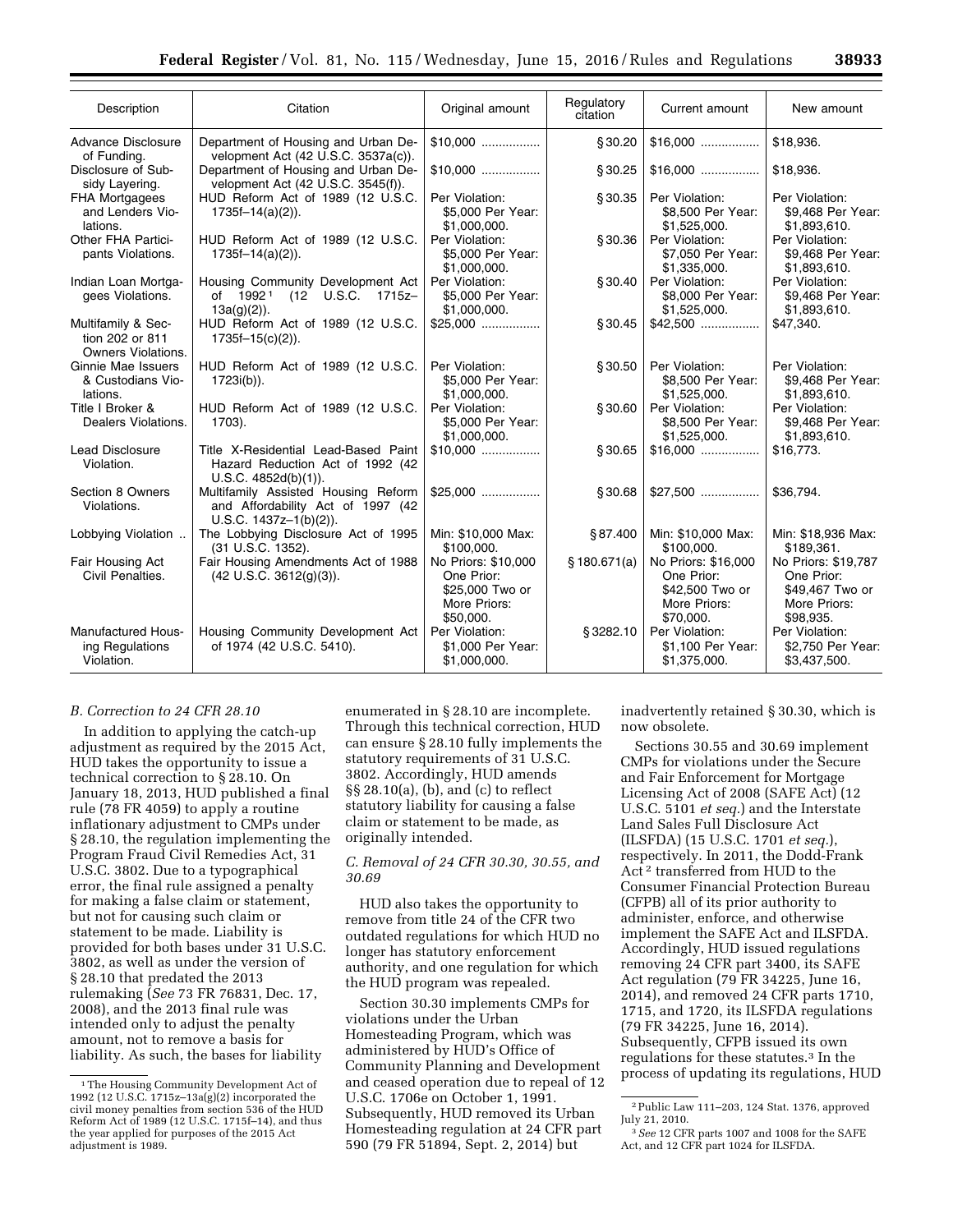inadvertently retained §§ 30.55 and 30.69, which are now obsolete.

HUD is now removing §§ 30.30, 30.55, and 30.69 from title 24 of the CFR, as originally intended. The removal of these regulations will streamline HUD's regulations and eliminate confusion regarding the status of these programs.

# **II. Justification for Interim Final Rulemaking**

HUD generally publishes rules for advance public comment in accordance with its rule on rulemaking at 24 CFR part 10. However, under 24 CFR 10.1, HUD may omit prior public notice and comment if it is ''impracticable, unnecessary, or contrary to the public interest.'' In this instance, HUD has determined that it is unnecessary to delay the effectiveness of this rule for advance public comment.

This interim final rule follows the statutory directive in the 2015 Act requiring a catch-up adjustment to HUD's CMPs by applying the adjustment formula established in the statute and publishing an interim final rule. Accordingly, because calculation of the adjustment is formula-driven, HUD has limited discretion in updating its regulations to reflect the new penalty levels derived from application of the formula. HUD emphasizes that this rule addresses only the matter of the calculation of the maximum civil monetary penalties for the respective violations described in the regulations. This rule does not address the issue of the Secretary's discretion to impose or not to impose a penalty, nor the procedures that HUD must follow in initiating a civil monetary penalty action, or in seeking a civil penalty in a Fair Housing Act case.

# **III. Effective Date**

Section 7 of the Department of Housing and Urban Development Act, 42 U.S.C. 3535, paragraph (o), requires that ''any regulation implementing any provision of the Department of Housing and Urban Development Reform Act of 1989 that authorizes the imposition of a civil money penalty may not become effective until after the expiration of a public comment period of not less than 60 days.'' Therefore, HUD delays the effective date to August 16, 2016, which provides for the required 60 days of public comment and compliance with the 2015 Act's statutory deadline of August 1, 2016. These new penalties apply to violations occurring after August 16, 2016.

#### **IV. Findings and Certifications**

## *Regulatory Review—Executive Orders 12866 and 13563*

Under Executive Order 12866 (Regulatory Planning and Review), a determination must be made whether a regulatory action is significant and therefore, subject to review by the Office of Management and Budget (OMB) in accordance with the requirements of the order. Executive Order 13563 (Improving Regulations and Regulatory Review) directs executive agencies to analyze regulations that are ''outmoded, ineffective, insufficient, or excessively burdensome, and to modify, streamline, expand, or repeal them in accordance with what has been learned.'' Executive Order 13563 also directs that, where relevant, feasible, and consistent with regulatory objectives, and to the extent permitted by law, agencies are to identify and consider regulatory approaches that reduce burdens and maintain flexibility and freedom of choice for the public. As discussed above in this preamble, this interim final rule revises the civil monetary penalty regulations to make inflation adjustments required by the 2015 Act. It also provides a technical correction to 24 CFR part 28 to harmonize it with its authorizing statute and removes obsolete rules from the Code of Federal Regulations. This interim final rule is consistent with the goals of Executive Order 13563, to reduce regulatory burdens by modifying and removing ineffective or outmoded regulations.

As a result of this review, OMB determined that this rule was not significant under Executive Order 12866 and Executive Order 13563.

#### *Regulatory Flexibility Act*

The Regulatory Flexibility Act (5 U.S.C. 601 *et seq.*) generally requires an agency to conduct a regulatory flexibility analysis of any rule subject to notice and comment rulemaking requirements, unless the agency certifies that the rule will not have a significant economic impact on a substantial number of small entities. Because HUD has determined that good cause exists to issue this rule without prior public comment, this rule is not subject to the requirement to publish an initial or final regulatory flexibility analysis under the RFA as part of such action.

#### *Unfunded Mandates Reform*

Section 202 of the Unfunded Mandates Reform Act of 1995 (UMRA) 4 requires that an agency prepare a budgetary impact statement before

promulgating a rule that includes a Federal mandate that may result in the expenditure by state, local, and tribal governments, in the aggregate, or by the private sector, of \$100 million or more in any one year. If a budgetary impact statement is required, section 205 of UMRA also requires an agency to identity and consider a reasonable number of regulatory alternatives before promulgating a rule.5 However, the UMRA applies only to rules for which an agency publishes a general notice of proposed rulemaking. As discussed above, HUD has determined, for good cause, that prior notice and public comment is not required on this rule and, therefore, the UMRA does not apply to this interim final rule.

# *Executive Order 13132, Federalism*

Executive Order 13132 (entitled ''Federalism'') prohibits an agency from publishing any rule that has federalism implications if the rule either imposes substantial direct compliance costs on state and local governments and is not required by statute, or the rule preempts state law, unless the agency meets the consultation and funding requirements of section 6 of the Executive Order. This rule will not have federalism implications and would not impose substantial direct compliance costs on state and local governments or preempt state law within the meaning of the Executive Order.

## *Environmental Review*

This interim final rule does not direct, provide for assistance or loan and mortgage insurance for, or otherwise govern, or regulate, real property acquisition, disposition, leasing, rehabilitation, alteration, demolition, or new construction, or establish, revise or provide for standards for construction or construction materials, manufactured housing, or occupancy. Accordingly, under 24 CFR 50.19(c)(1), this final rule is categorically excluded from environmental review under the National Environmental Policy Act of 1969 (42 U.S.C. 4321).

#### **List of Subjects**

#### *24 CFR Part 28*

Administrative practice and procedure, Claims, Fraud, Penalties.

# *24 CFR Part 30*

Administrative practice and procedure, Grant programs—housing and community development, Loan programs—housing and community development, Mortgage insurance, Penalties.

<sup>4</sup> 2 U.S.C. 1532. 5 2 U.S.C. 1534.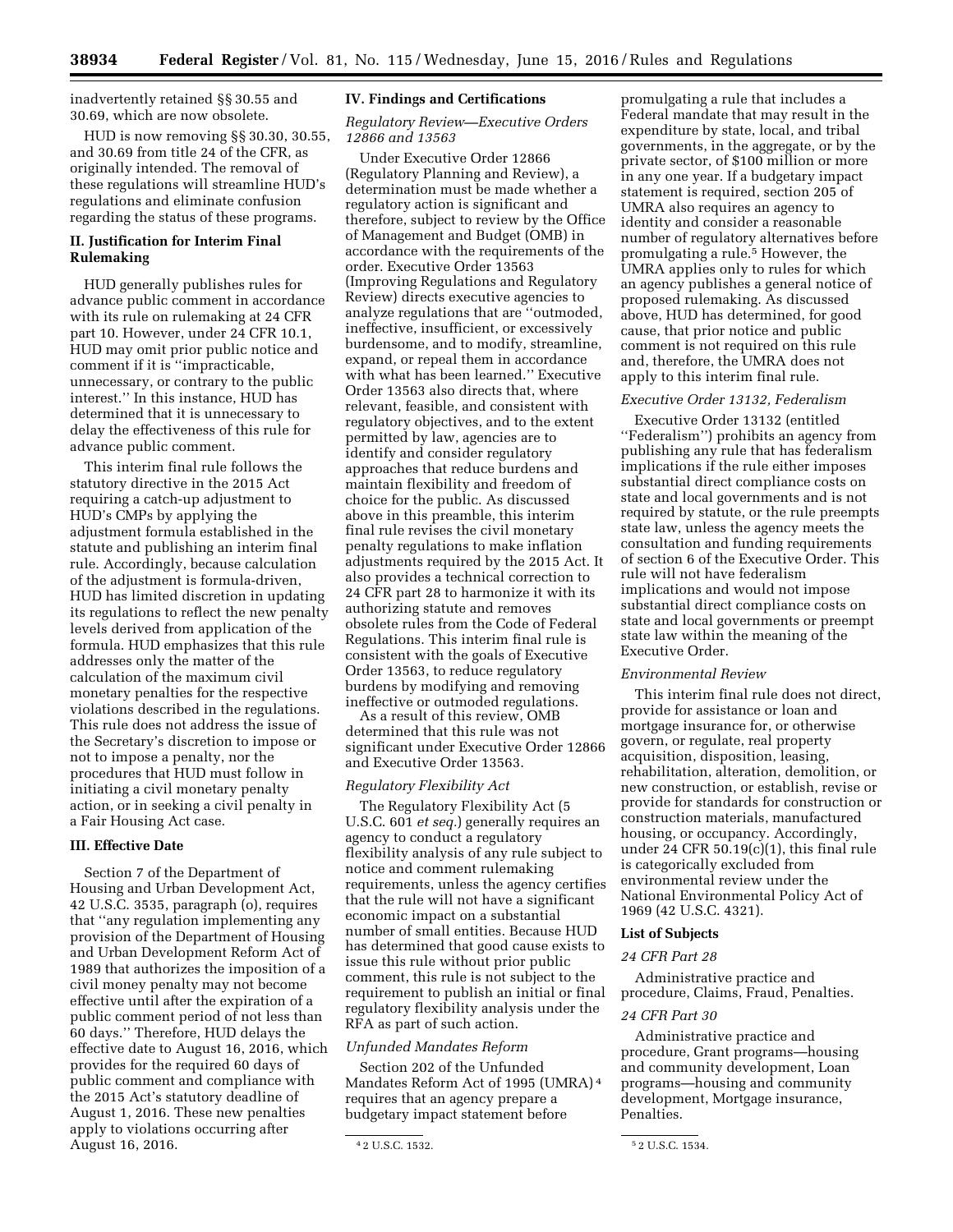# *24 CFR Part 87*

Government contracts, Grant programs, Loan programs, Lobbying, Penalties, Reporting and recordkeeping requirements.

### *24 CFR Part 180*

Administrative practice and procedure, Aged, Civil rights, Fair housing, Individuals with disabilities, Investigations, Mortgages, Penalties, Reporting and recordkeeping requirements.

#### *24 CFR Part 3282*

Administrative practice and procedure, Consumer protection, Intergovernmental relations, Manufactured homes, Reporting and recordkeeping requirements.

Accordingly, for the reasons described in the preamble, HUD amends 24 CFR parts 28, 30, 87, 180, and 3282 as follows:

# **PART 28—IMPLEMENTATION OF THE PROGRAM FRAUD CIVIL REMEDIES ACT OF 1986**

■ 1. The authority citation for part 28 is revised to read as follows:

**Authority:** 28 U.S.C. 2461 note; 31 U.S.C. 3801–3812; 42 U.S.C. 3535(d).

■ 2. In § 28.10, revise paragraphs (a)(1) introductory text and (b)(1) introductory text and the first sentence in paragraph (c) to read as follows:

#### **§ 28.10 Basis for civil penalties and assessments.**

 $(a) * * * *$ 

(1) A civil penalty of not more than \$10,781 may be imposed upon any person who makes, presents, or submits, or causes to be made, presented, or submitted, a claim that the person knows or has reason to know: \* \* \* \* \*

(b) \* \* \*

(1) A civil penalty of not more than \$10,781 may be imposed upon any person who makes, presents, or submits, or causes to be made, presented, or submitted, a written statement that:

\* \* \* \* \*

(c) *Limit on liability.* If the claim or statement relates to low-income housing benefits or housing benefits for the elderly or handicapped, then a person may be held liable only if he or she has made or caused to be made the claim or statement in the course of applying for such benefits, with respect to his or her eligibility, or family's eligibility, to receive such benefits. \* \* \*

\* \* \* \* \*

# **PART 30—CIVIL MONEY PENALTIES: CERTAIN PROHIBITED CONDUCT**

■ 3. The authority citation for part 30 is revised to read as follows:

**Authority:** 12 U.S.C. 1701q–1, 1703, 1723i, 1735f–14, and 1735f–15; 15 U.S.C. 1717a; 28 U.S.C. 1 note and 2461 note; 42 U.S.C. 1437z–1 and 3535(d).

■ 4. In § 30.20, revise paragraph (b) to read as follows:

## **§ 30.20 Ethical violations by HUD employees.**

\* \* \* \* \* (b) *Maximum penalty.* The maximum penalty is \$18,936 for each violation. ■ 5. In § 30.25, revise paragraph (b) to read as follows:

# **§ 30.25 Violations by applicants for assistance.**

\* \* \* \* \* (b) Maximum penalty. The maximum penalty is \$18,936 for each violation.

#### **§ 30.30 [Removed]**

■ 6. Remove § 30.30.

■ 7. In § 30.35, revise the first sentence in paragraph (c)(1) to read as follows:

#### **§ 30.35 Mortgagees and lenders.**

\* \* \* \* \* (c)(1) *Amount of penalty.* The maximum penalty is \$9,468 for each violation, up to a limit of \$1,893,610 for all violations committed during any one-year period. \* \* \*

■ 8. In § 30.36, revise the first sentence in paragraph (c) to read as follows:

### **§ 30.36 Other participants in FHA programs.**

\* \* \* \* \*

\* \* \* \* \* (c) *Amount of penalty.* The maximum penalty is \$9,468 for each violation, up to a limit of \$1,893,610 for all violations committed during any one-year period. \* \* \*

■ 9. In § 30.40, revise the first sentence in paragraph (c) to read as follows:

#### **§ 30.40 Loan guarantees for Indian housing.**

\* \* \* \* \* (c) *Amount of penalty.* The maximum penalty is \$9,468 for each violation, up to a limit of \$1,893,610 for all violations committed during any one-year period. \* \* \*

■ 10. In § 30.45, revise paragraph (g) to read as follows:

# **§ 30.45 Multifamily and section 202 or 811 mortgagors.**

\* \* \* \* \* (g) *Maximum penalty.* The maximum penalty for each violation under

paragraphs (c) and (f) of this section is \$47,340.

\* \* \* \* \*

\* \* \* \* \*

■ 11. In § 30.50, revise the first sentence in paragraph (c) to read as follows:

### **§ 30.50 GNMA issuers and custodians.**

(c) *Amount of penalty.* The maximum penalty is \$9,468 for each violation, up to a limit of \$1,893,610 during any oneyear period. \* \* \*

## **§ 30.55 [Removed]**

■ 12. Remove § 30.55.

■ 13. In § 30.60, revise paragraph (c) to read as follows:

### **§ 30.60 Dealers or sponsored third-party originators.**

\* \* \* \* \* (c) *Amount of penalty.* The maximum penalty is \$9,468 for each violation, up to a limit for any particular person of \$1,893,610 during any one-year period.

■ 14. In § 30.65, revise paragraph (b) to read as follows:

# **§ 30.65 Failure to disclose lead-based paint hazards.**

\* \* \* \* \* (b) *Amount of penalty.* The maximum penalty is \$16,773 for each violation.

■ 15. In § 30.68, revise paragraph (c) to read as follows:

# **§ 30.68 Section 8 owners.**

\* \* \* \* \*

(c) *Maximum penalty.* The maximum penalty for each violation under this section is \$36,794.

\* \* \* \* \*

#### **§ 30.69 [Removed]**

■ 16. Remove § 30.69.

## **PART 87—NEW RESTRICTIONS ON LOBBYING**

■ 17. The authority citation for part 87 is revised to read as follows:

**Authority:** 28 U.S.C. 1 note; 31 U.S.C. 1352; 42 U.S.C. 3535(d).

 $\blacksquare$  18. In § 87.400, revise paragraphs (a), (b), and (e) to read as follows:

# **§ 87.400 Penalties.**

(a) Any person who makes an expenditure prohibited herein shall be subject to a civil penalty of not less than \$18,936 and not more than \$189,361 for each such expenditure.

(b) Any person who fails to file or amend the disclosure form (see appendix B) to be filed or amended if required herein, shall be subject to a civil penalty of not less than \$18,936